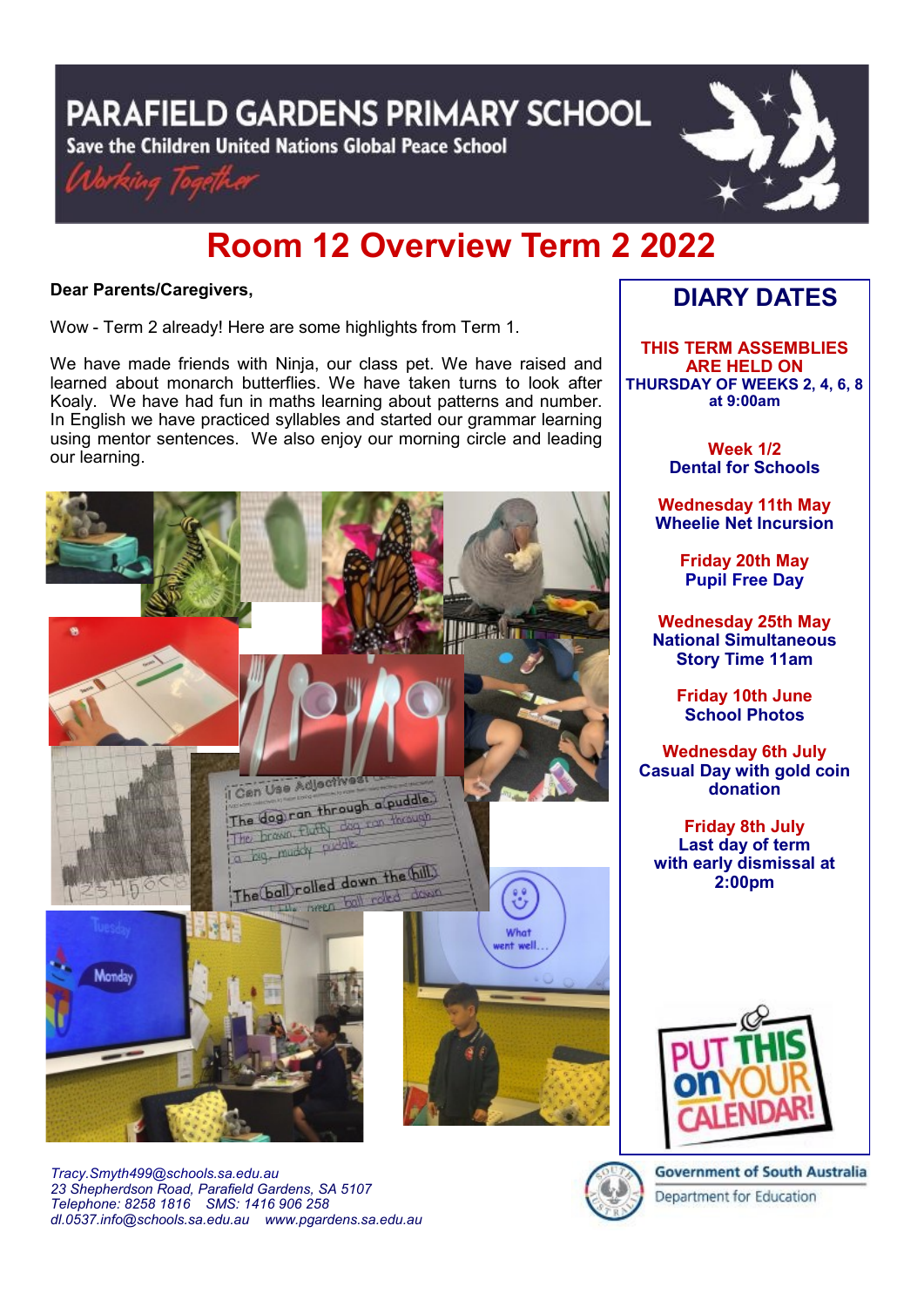We have also enjoyed singing through Webex with our year 1 friends on Monday afternoons. We love sharing our successes on Class Dojo and receiving points for completing our learning at school and at home. Please continue to read with your children every night.

### **English**

Each morning students will jump straight into word work. Each student has 6 words every week based individually upon their needs. This ensures maximum growth for each child.

Students will read in class each day for 15 minutes. This helps to build their reading stamina. You can support this by reading with them for 5 - 10 minutes every night (take home readers and/or EPIC) Reading with your child will have a profound impact on their achievement over the year. I understand that life is busy and therefore each child will have access to Epic, an online reading portal. I will assign books to your child according to their developmental needs. Students can also choose to listen to 'read to me' books which are also available. I will track and monitor the reading habits of each child throughout the term in class and progress them accordingly. It is really important that students enjoy and develop a love of reading.



Each day students will complete 10 minutes of phonological awareness learning through *Heggerty*. This comprises of daily lessons, focusing on eight phonemic awareness skills, along with two additional activities to develop letter and sound recognition, and language awareness. We will continue to practise our sound knowledge through *Jolly Phonics*. Students will also be writing daily. This year we are using Mentor Sentences to support our learning. Mentor Sentences allow students to soak up the language and grammar skills through noticing, conversation, and imitation, which in turn transfers to their writing. We will also be focusing on letter formation to ensure the correct foundations are in place before learning cursive in later years.

#### **Maths**

This term in maths we will continue with our focus on *Big Ideas in Number*. Some students are still working towards trusting the count, while other students will begin to work towards understanding place value and on to multiplicative thinking.

We will continue with our learning about shape and then move onto measurement, including using units of measurement and fractions.

This term we will also begin looking at problem solving, using the STAR model.



#### **Science and Technology**

In this term's Science and Technology unit, *Living Things Change*, the students will learn how living things change and reproduce. The students observe the patterns of growth and change in living things, and describe patterns and make predictions. A Fairy Tale focus in the unit enables the students to work scientifically with a focus on literature.

#### **HASS (Humanities and Social Sciences)**

In History this term, our inquiry question is; "What aspects of the past can we see today and what do they tell us?" In this unit students discover how they can use artefacts and sources to learn about the past. They have the opportunity to explore significant people, buildings, sites and natural environments in their local area and think about what stories their own community can tell from the past.



In Geography this term, our inquiry questions are: *What is a place and where are places located in Australia?* In this unit students will examine the scale of places and why places have an address. They examine how places, including streets, are given names. Students investigate the meanings of the names of places in their local area.